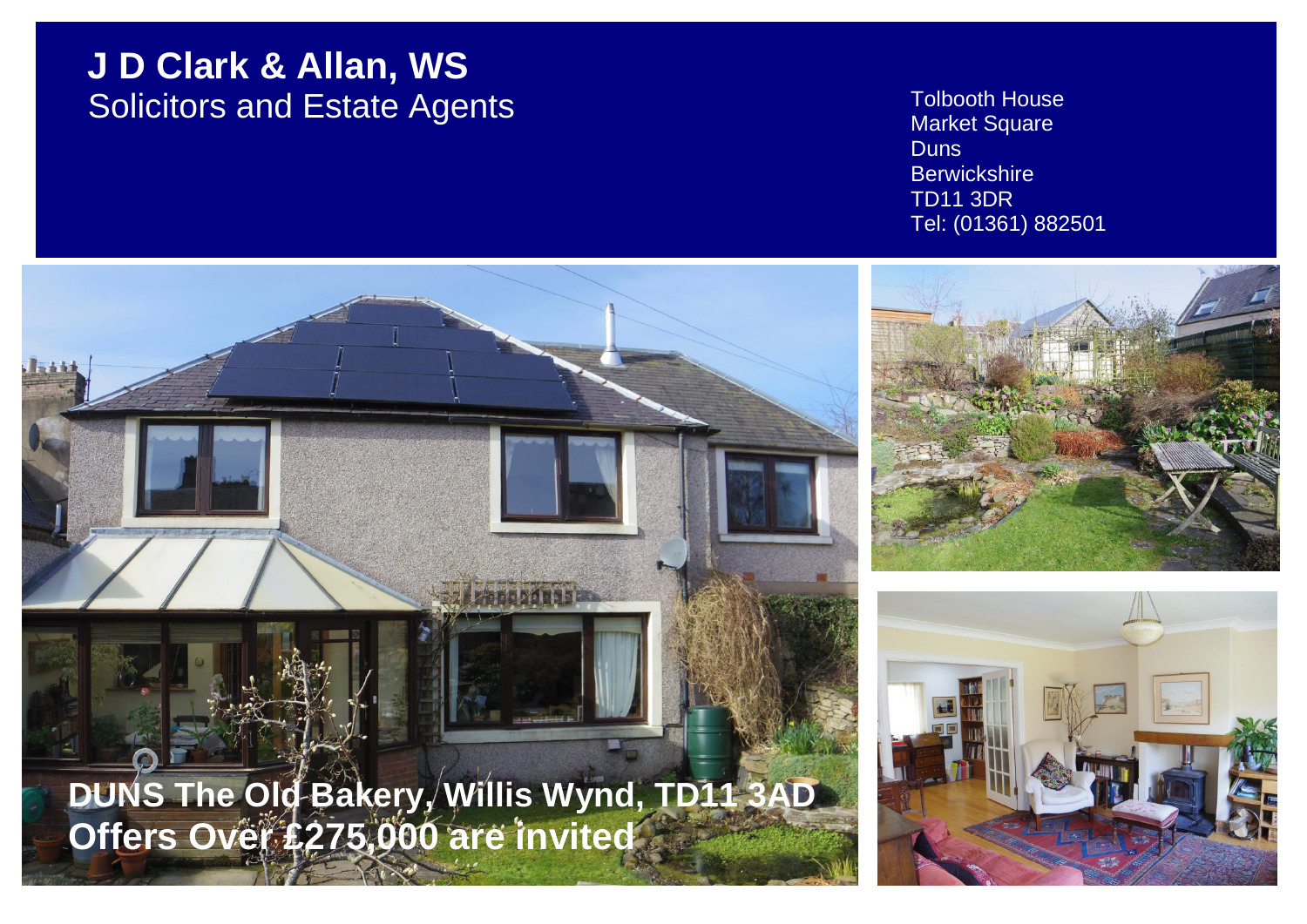#### **DESCRIPTION**

The Old Bakery offers a a rare opportunity to acquire a hidden gem in a secluded central position, just a short walk away from the town centre and public park. This detached family home offers spacious accommodation with a mature garden to the front and side. The recent addition of an additional bedroom offers flexible living options. The bright, well proportioned accommodation comprises:- Porch/Conservatory, spacious Hall/Breakfasting Room, Lounge with Dining Area/Study to the rear, Kitchen, Utility Room, Bathroom, Shower Room 3 Bedrooms and an additional sitting room/guest room. The property benefits from solar panels, gas central heating, multi-fuel stove in the Lounge and double glazing throughout.

#### **LOCATION**

Centred around an attractive market square, the former market town of Duns enjoys an excellent range of shopping facilities and local services. Educational opportunities are well catered for by a state of the art secondary school and newly refurbished primary school while the recently enhanced Volunteer Hall provides an excellent venue for many community activities. Local attractions include the newly extended and refurbished Jim Clark Motorsport Museum, housing over 100 trophies and memorabilia from the life of the world famous racing driver and the magnificent Manderston House which boasts the only silver staircase in the world and a marble dairy. Pleasant walks can be found in the tranquil surroundings of Duns Castle Nature Reserve and more energetic activities are well provided for with a fine 18 hole golf course, swimming pool and tennis courts. More extensive shopping and recreational amenities can be found in the larger towns of Berwick-upon-Tweed which also has a mainline railway station (15 miles) and Kelso (approximately 19 miles).

#### **ACCOMMODATION**

The Porch/Conservatory leads into a spacious Hallway, which has previously been used as a dining area. Doors from the hallway lead to the kitchen, lounge and utility room/bathroom. The hallway and lounge benefit from bamboo flooring. The kitchen offers a range of wall and base units, a large range with double electric oven, gas hobs and hot plate, one and a half sink and drainer and plumbing for a dishwasher. The dual aspect windows offer plenty of natural light. A lobby off the kitchen provides access to the garden via an external door. The bright lounge has a large window to the front, offering beautiful garden views whilst the multi-fuel stove with wooden mantle provides a welcoming feature to the room. To the rear of the lounge, through double 15 pane glazed doors, lies an addional area which is currently used as an office, but would work well as a dining area. A sun tube augments natural light into the room. The utility room, which leads into the bathroom, is also accessed from the hallway. Here you will find plumbing for a washing machine and the solar panel meter. The bathroom is fitted with a three piece suite and vanity unit comprising wash-hand basin, WC, jucuzzi bath with mixer shower and a range of cupboards. Returning to the hallway, the staircase leads to the first floor landing, with recess area and 2 large storage cupboards. The master bedroom has front facing windows, overlooking the garden. The second bedroom, which also faces to the front, benefits from a small built in wardrobe. The second sitting room/guest room has access to a small patio area to the rear of the property and leads through to the bright, front facing third bedroom, which has been recently added to the property. A modern shower room with mixer shower, fitted vanity unit with wash-hand basin and WC is accessed from the top landing.





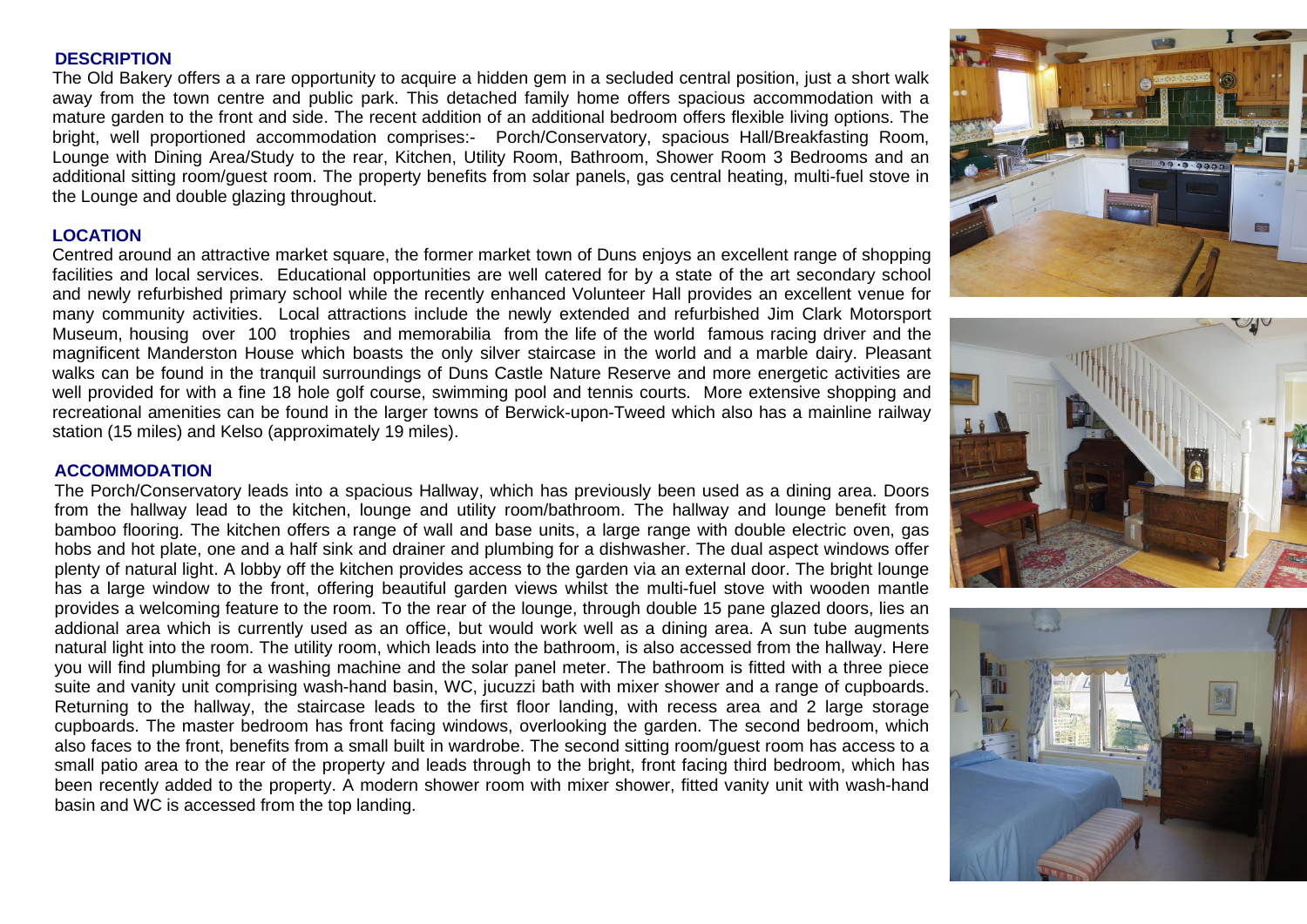# **OUTSIDE**

The property is accessed via a wooden gate, with a pathway leading through the garden to the front of the property. The tiered garden houses a large range of mature shrubs and bushes, with a picturesque garden pond and seating area. A summer house sits to the side of a small orchard, with various fruit trees. Raised vegetable patches offer the opportunity to grow your own vegetables. A pathway leads to the side of the property, with an outbuilding to the rear, which houses the gas boiler. There is also off street parking for 2 cars.

# **COUNCIL TAX**

The property is in Band E. Amount payable 2022/23 is £2,281.69.

# **ENERGY EFFICIENCY RATING C**

# **SERVICES**

The property is served by mains gas, electricity, water and drainage. There is a telephone connection. The property has 9 solar panels. Information regarding the feed in tariffs will be provided.

# **VIEWING**

Viewing is highly recommended but strictly by appointment through the Selling Solicitors.

# **EXTRAS**

All blinds, light fittings and floor coverings are included in the sale.

#### **OFFERS**

Anyone seriously interested in purchasing the property should, preferably through their Solicitor, contact J.D. Clark & Allan as soon as possible to have their interest noted and will be expected to provide the Selling Agents with information on the source of funds with suitable confirmation of their ability to finance the purchase. They will then be notified if a closing date for offers is fixed. The sellers are not however obliged to fix a closing date and are entitled to accept any offer at any time. Written offers should be submitted by a solicitor. The Selling Agents reserve the right to resume viewings in the event of unreasonable delay by the purchaser in concluding missives.

# **NOTE**

These particulars, while believed to be correct, are not guaranteed. The measurements are approximate and for guidance only.